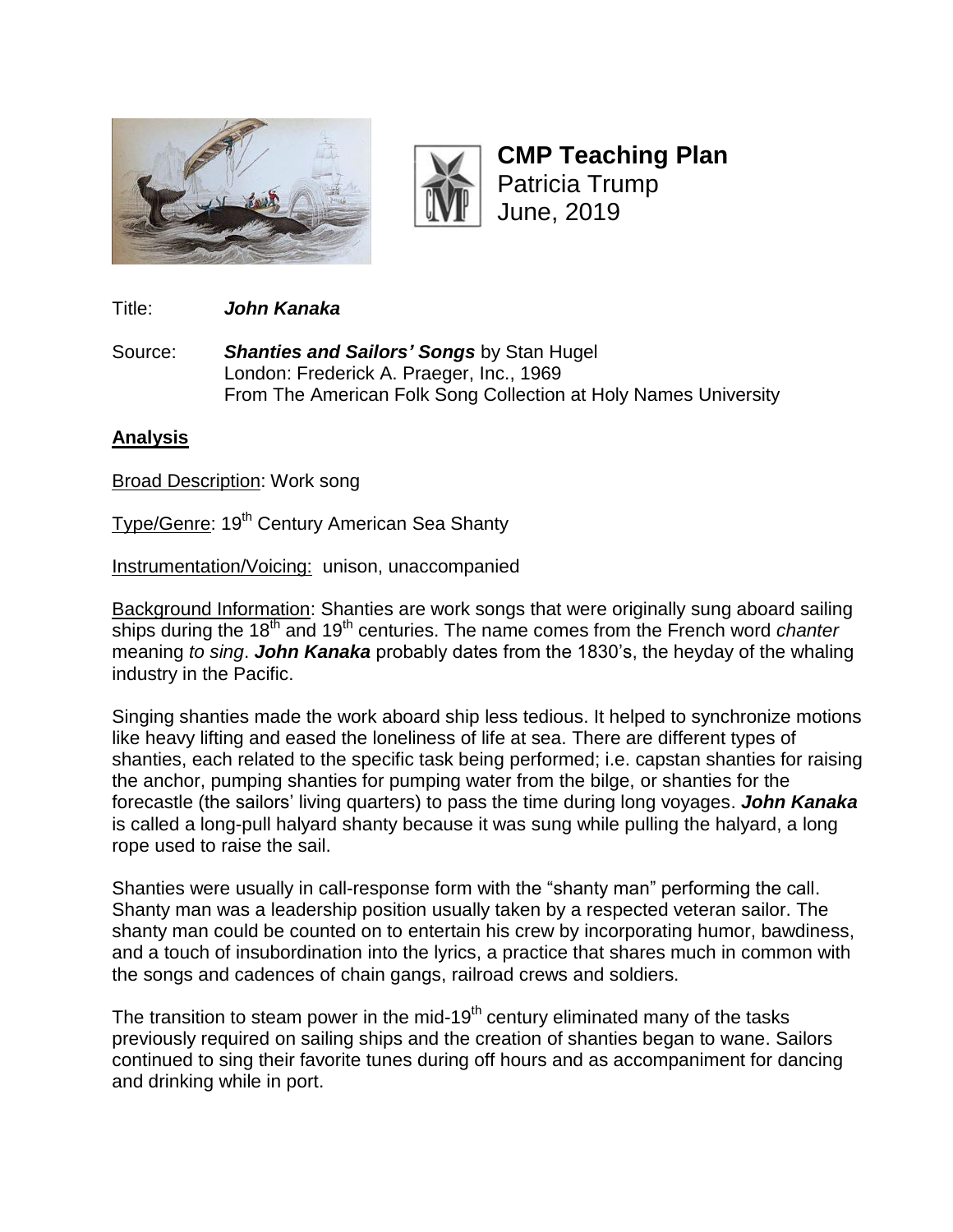**John Kanaka** was sung on sailing ships throughout the 19<sup>th</sup> century in both the Atlantic and Pacific oceans and takes some of its characteristics from the music of Polynesia. This version is based on a recording made of an unnamed sailor in Barbados, West Indies. It is described as an Anglicized Samoan work song.

Throughout the islands of the Pacific, native people were taken on board sailing ships as casual labor. Sometimes older children were "rented out" to the whalers by their families, and in some cases workers were conscripted into forced labor by captains facing a shortage of manpower.

Native sailors from the Sandwich Islands (the name given to the Hawaiian Islands by the explorer John Cook) referred to themselves as *kanaka,* the Hawaiian word for *people.*  Since their full Hawaiian names were long and difficult for Americans to pronounce, the ship's captain would assign native sailors a new name by combining the word *kanaka* with a common Christian name like John. A ship's log from that era might include a long list of Hawaiian crew members, all with the name *John Kanaka.*

The use of Sandwich Islanders aboard American ships is recorded in Richard Henry Dana's book, *Two Years Before the Mast.* It is based on Dana's personal experiences working aboard a ship that traveled from Boston to California in 1834. It includes a description of the "Kanakas" who manned the ships that sailed between California and Hawaii. He speaks enthusiastically of their sailing skills, intelligence and good humor. Dana took an interest in their language and describes how they were assigned random names.

*The long name of Sandwich Islanders is dropped, and they are called by the whites, all over the Pacific Ocean, "Kanákas," from a word in their own language which they apply to themselves, and to all South Sea Islanders, in distinction from whites, whom they call "Haole." This name, "Kanaka," they answer to, both collectively and individually. Their proper names, in their own language, being difficult to pronounce and remember, they are called by any names which the captains or crews may choose to give them. Some are called after the vessel they are in; others by common names, as Jack, Tom, Bill…*

The unwillingness of American captains to give native workers something as simple as the dignity of their own name exemplifies the racism faced by native people during the colonization of the Americas. Elementary and middle school students have a strong sense of fairness and are eager to learn more about stories like this. The text of *John Kanaka* can serve as a catalyst for further research into our country's long history of suppressing the language and culture of native tribes, immigrants, and African slaves.

Working conditions aboard whaling ships were appalling, even for white sailors. They might be away from home for years, and hunting whales was a bloody and dangerous business. Those who survived to collect their pay quickly learned that the owners, not the workers, reaped the profits. The lucrative trade in whale oil caused an over-harvesting of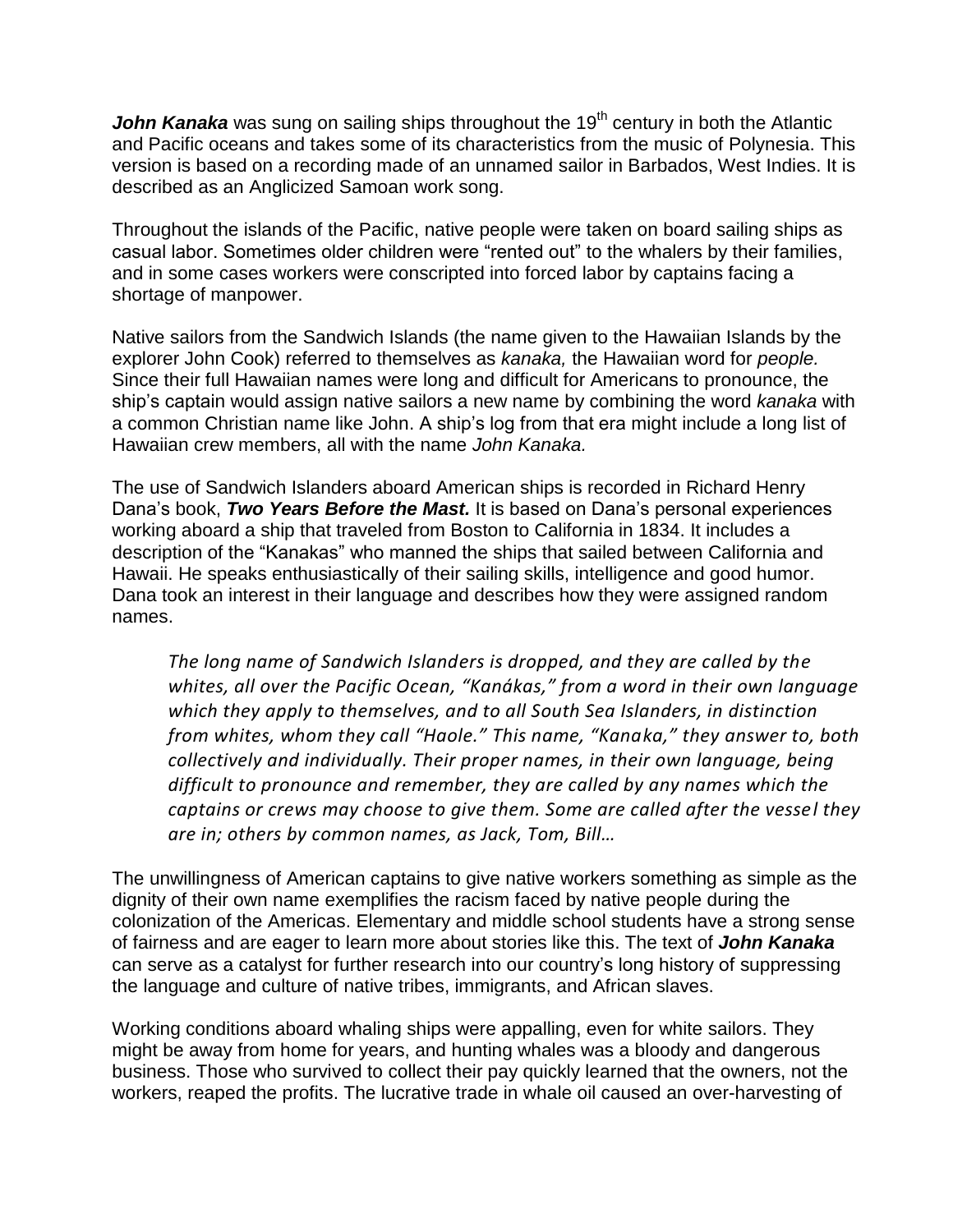whales that decimated their population. *John Kanaka* will inspire students to learn more about the fight for workers' rights and the on-going environmental impact of the whaling industry.

**Text**: *John Kanaka* is a typical work song with freely improvised verses sung by the shanty man and a refrain sung by the crew. The verses vividly describe the sailing experience with references to distant ports of call, brutal weather, bad food, low pay, harsh punishment, and loneliness.

By studying the text carefully, students will gain insights into life aboard a  $19<sup>th</sup>$  century sailing ship. They will relish the less appropriate verses and enjoy creating their own. My students were amused to learn that trash talk and complaining about your job isn't anything new.

There is no exact translation of the words in the refrain. *John Kanaka-naka* probably refers to the native sailors who were on board, but the meaning of the words *tu-lai-e oh tu-lai-e* is unclear. Caribbean shanties of the same era sometimes included nonsense words and that may be the case in *John Kanaka.* It's also possible that they represent a bastardization of some unknown Polynesian phrase.

To further confuse the matter; in some recordings the words are pronounced *tu-rye-ay* or *tu-lar-gay* leading Joe Cook from hardtrackers.com to conclude that the words are French. *John Kanaka n'a que tout larguer* translates to *John Kanaka only has to let everything run out*. Since *larguer* in French means to loosen or to play out a rope, perhaps John Kanaka is being called out by his crewmates for not doing his fair share of the work.

## **Elements of Music**

**Form**: The form of *John Kanaka* is call and response. There are six phrases arranged in pairs: AB A'B CB. Each phrase is eight beats long. The call varies slightly from verse to verse but the response is always the same. *John Kanaka* is one of the few shanties with three pairs of phrases rather than four.

Any analysis of *John Kanaka* must begin with the acknowledgement that the purpose of the singing was utilitarian. The music was derived directly from the task being performed. The structure of the work determined the form of the music. The response exists because sailors had to pull together on the rope to lift the heavy sail. The call allowed them time to rest in between pulls. This alternating pattern, along with the seemingly endless number of verses was typical of long-pull shanties because the work took many hours to complete.

The phrase structure of most work songs was simple and repetitive, but in the case of **John Kanaka**, the more complex task of raising the sail resulted in a more complex form. After the first four phrases, the rope had to stop to give the sailors time to adjust their hands and feet for better leverage. Phrase C is intentionally structured to allow the shanty man to guide this maneuver with his voice. When everyone was set, he would add a vocal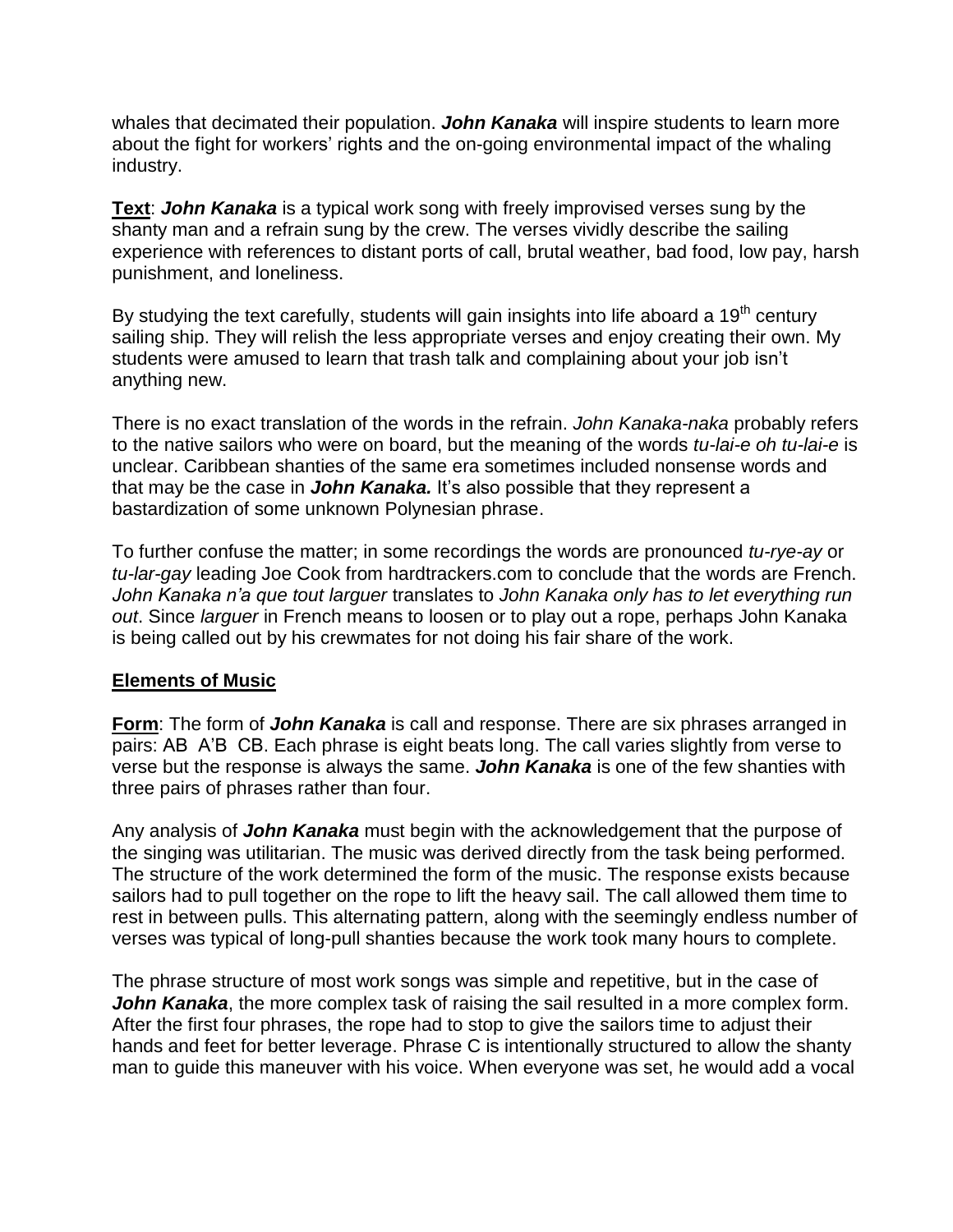hitch to the end of the sustained note to signal the sailors to prepare to pull again on the next downbeat.

**Rhythm:** The meter in *John Kanaka* is unusual. Most shanties are in 6/8, but the meter in **John Kanaka** is 4/4. It gives the music a more straight-forward affect, perhaps to reflect the serious nature of the work being done. However, there are recorded versions of *John Kanaka* in compound meter so it's possible that the meter wasn't firmly fixed. Perhaps the amount of "swing" in the rhythm was contingent on the preference of the shanty man or the amount of alcohol consumed by the singers.

There are three rhythmic ideas in *John Kanaka.* The dotted quarter note/eighth note pattern in rhythm A is reminiscent of a trumpet-call, ideal for bringing the sailors to attention. There is a variation in the third phrase (A') where the repeated quarter notes in the second measure are syncopated. If you compare different versions of *John Kanaka*  you'll find many small variations like this. Since the solo singer would have to change the rhythm to accommodate his improvised text, the inconsistencies are to be expected and probably aren't musically significant.

| Rhythm A: $\bigcup$ $\bigcup$ $\bigcup$ $\bigcup$ $\bigcup$ $\bigcup$ $\bigcup$ $\bigcup$ $\bigcup$ $\bigcup$ $\bigcap$ |  |  |  |
|-------------------------------------------------------------------------------------------------------------------------|--|--|--|
| Rhythm A: $\bigcup$ $\bigcup$ $\bigcup$ $\bigcup$ $\bigcup$ $\bigcup$ $\bigcup$ $\bigcup$ $\bigcup$                     |  |  |  |

Rhythm B creates a powerful accent on the initial word *John* as the quarter note falls on the downbeat and is immediately followed by silence. You couldn't ask for a stronger rhythmic "smack upside the head." The listener can almost imagine the unified grunt of the sailors as they pull the rope together, and I love the energy created by the repeated eighth notes. Even timid singers can't help but join in.

# Rhythm B:  $J Y D J J J J J$

Rhythm B always starts on the downbeat, synchronizing the strong accent in the music with the motion of pulling the rope. Conversely, the solo rhythms A and A' start on an upbeat which is consistent with the natural rhythm of conversational English.

Rhythm C is primarily repeated quarter notes, allowing the melody and text to step to the forefront. It's traditionally performed with a decorative hitch (a sort of wild yelp) at the end of the sustained note that allows the shanty man to guide his workers while simultaneously showing off his vocal prowess.

# Rhythm C:  $J J J J J J$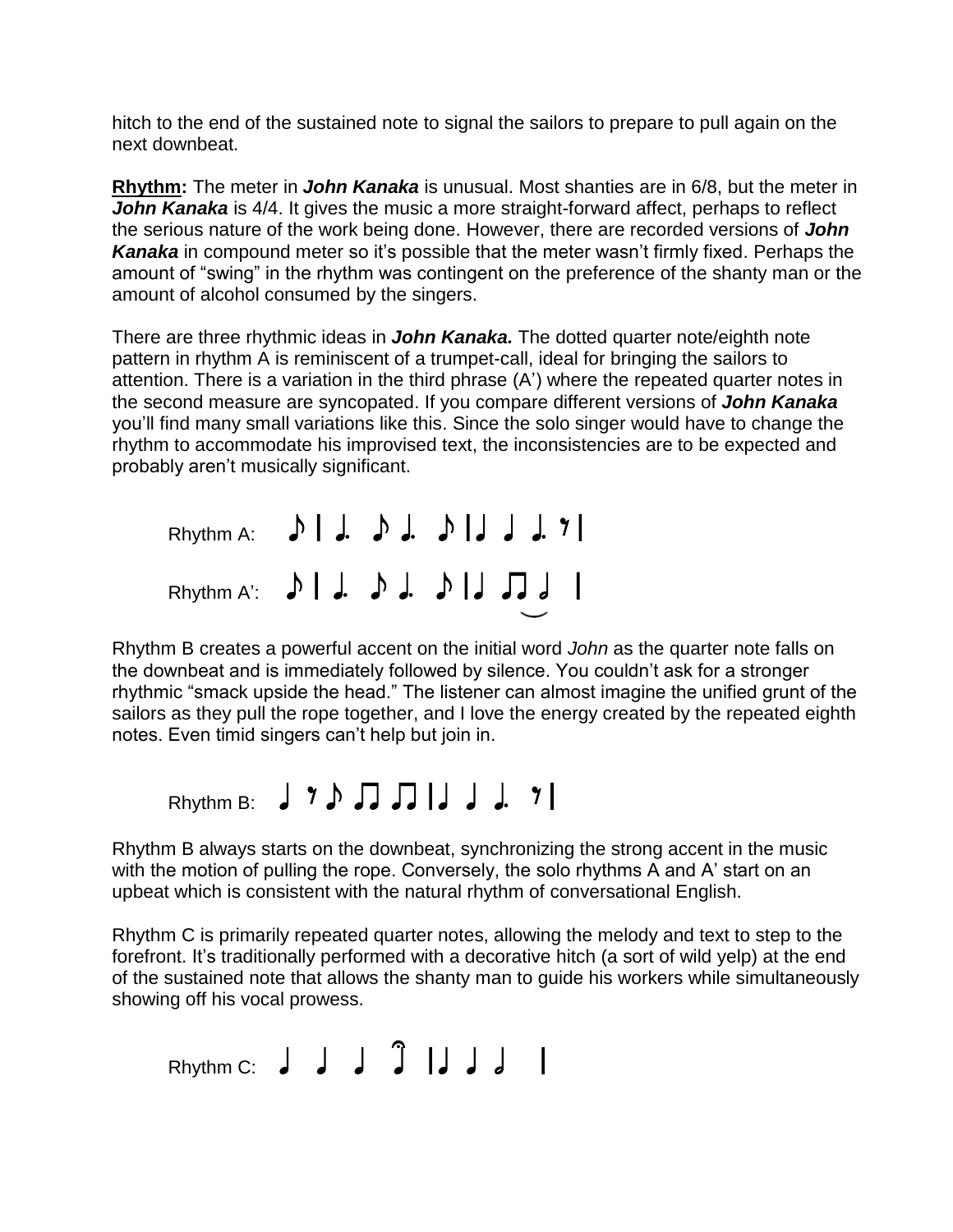The contrast between the rhythm in the call and the rhythm in the response is striking. If you take away the melody and text and perform only the rhythm, you'll clearly hear a musical conversation. Since the music was composed to facilitate communication between the shanty man and his crew, that contrast is central to the character of the music.

**Melody**: The melody is do-centered pentatonic. The range is wide, from low *so* to high *do*. The range provides an appropriate challenge for upper elementary singers, requiring them to use both their head and chest voice. As is traditional in Kodaly notation, the version I'm using is written in the key that best allows the pitches to fit on the staff without excessive ledger lines (F). The teacher is responsible to choose the appropriate key for their students. We will perform it in D.

There are three melodic ideas. Melody 1 has all the characteristics of a fanfare. It encompasses a fifth and is composed primarily of pitches that outline the tonic chord like a bugle call. The rising step-wise motion up to *mi* at the end of the phrase, much like the rising pitch in our voices when we ask a question, leaves the music unresolved. There's a nice moment of anticipation before the answer is given by the response phrase.



The response (Melody 2) begins with a resounding accent on *do,* then stepwise motion up to *mi* followed by four repeated notes. When combined with a repetitive rhythm and text, the repeated notes create a staccato, drum-like effect. One can almost imagine the slapping of the ropes on the ship's deck or a military drummer's "call to quarters."



Melody 2 ends in convincing style with a leap down to low *so* and back up to *do*. Many versions of *John Kanaka* end with steps instead (*re - re - do*). I believe these versions have been simplified for pedagogical reasons, a common practice in textbook series. The leaps create a less tepid and more rousing ending. A musically interesting melody is especially nice at this point since the rhythm is static.

Melody 3 (C) is the most dramatic and unique in the song. It moves entirely by skip in a classic arch shape. The shanty man can savor those leaps as he sings at his own tempo, almost like a recitative or short cadenza. The melody rises to the highest pitch in the song (high *do*) where this climactic moment is prolonged by a fermata. The soloist holds center stage until the pitch is released with an upward glissando and the melody descends: *la – mi – so.* That small turn upward from *mi* to *so* at the very end is the perfect way to again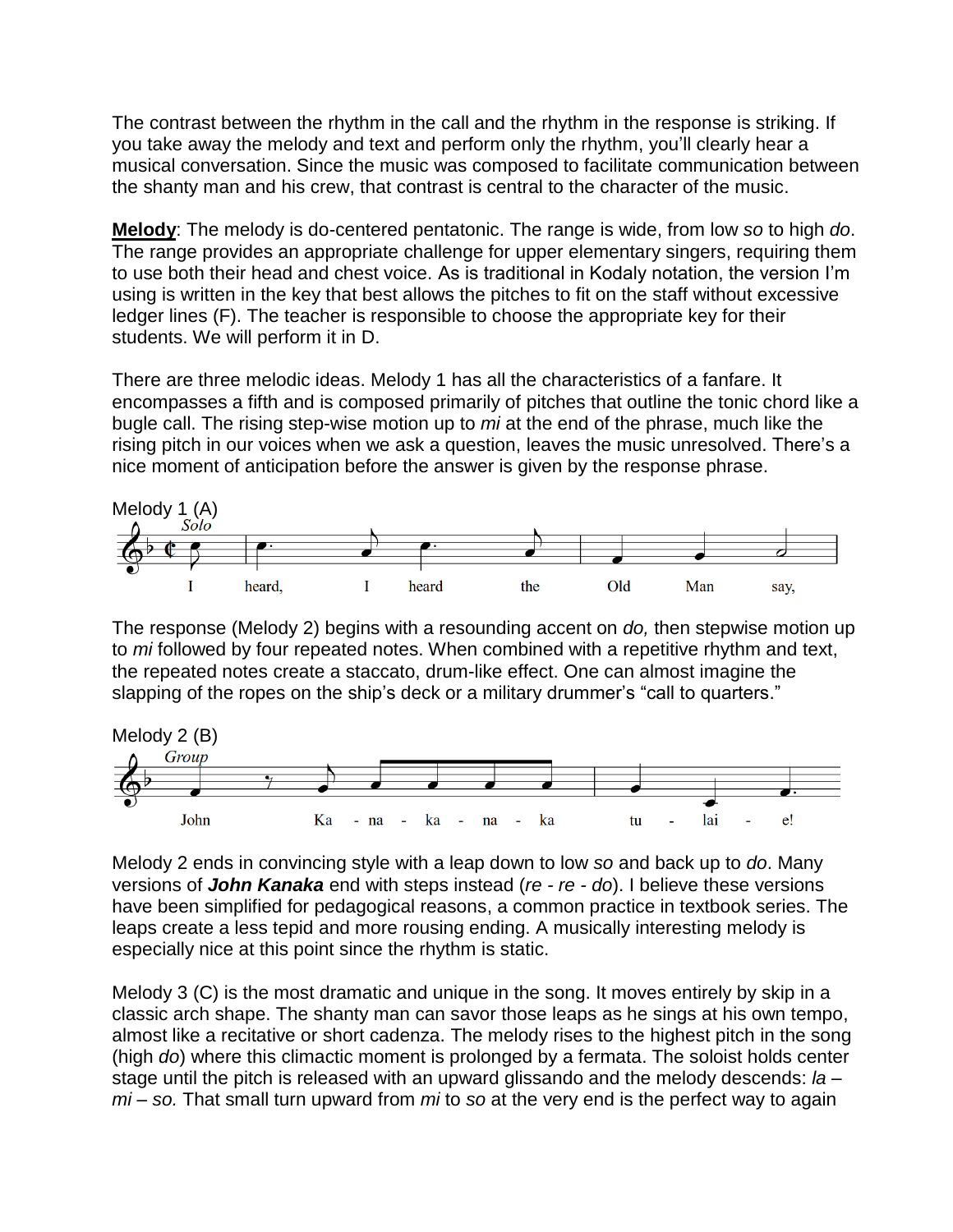create the feeling that a question is being asked, leaving the listener anxiously awaiting that emphatic answer by the final response phrase.



The melodic components of *John Kanaka* are carefully crafted to tell a story. The contrasts between the call and response phrases create a musical conversation that is so compelling we needn't understand the words of the text to appreciate who is speaking and what is happening.

**Harmony**: *John Kanaka* is notated in unison and without accompaniment so there is no written harmony. Because the melody is pentatonic, the entire song could be accompanied with a single chord.

In the call phrases there's virtually no underlying harmonic motion since every pitch that falls on the beat is part of the tonic chord save one (*la* in phrase 5). In contrast, the underlying harmony in the response phrase is clearly I-V-I because of the leap from *re* to low *so* on the downbeat of the second measure*.*

For our performance, we'll add an Orff accompaniment in the elemental style. It underscores the harmonic differences between the solo and response phrases with a pedal tone for phrases 1, 3 and 5 and a simplified I-V-I progression for phrases 2, 4, and 6.

| Call                                  |  | Response      |  |  |
|---------------------------------------|--|---------------|--|--|
| $1$ ) $\vert$ $\vert$ $\vert$ $\vert$ |  | $2$ )     $V$ |  |  |
| $3)$                                  |  | 4) I V I      |  |  |
| $5$                                   |  | 6) I I V I    |  |  |

The lack of any harmonic motion in the call gives it a sense of "rootlessness" in keeping with the improvisatory nature of the shanty man's solo, while the traditional harmonic progression of the response is exactly what our ears are expecting. We're reminded that the shanty man may be free to tell his stories and have his fun, but John Kanaka and his fellow sailors are the ones who keep the ship, and the music, from floundering.

**Timbre**: Historically the timbre would be male voices singing a cappella. When the song was sung after hours, instruments might have been added. On shore, women would have joined the singing. Our performance will include mixed voices, barred Orff instruments, non-pitched percussion (tambourine and drum), and the stomps and claps of the dancers.

**Texture**: The texture is monophonic. The alternation between the solo voice and the chorus creates a change in dynamics, but not in the texture. In contemporary recordings and choral arrangements the response is often sung in traditional TTBB harmony. It's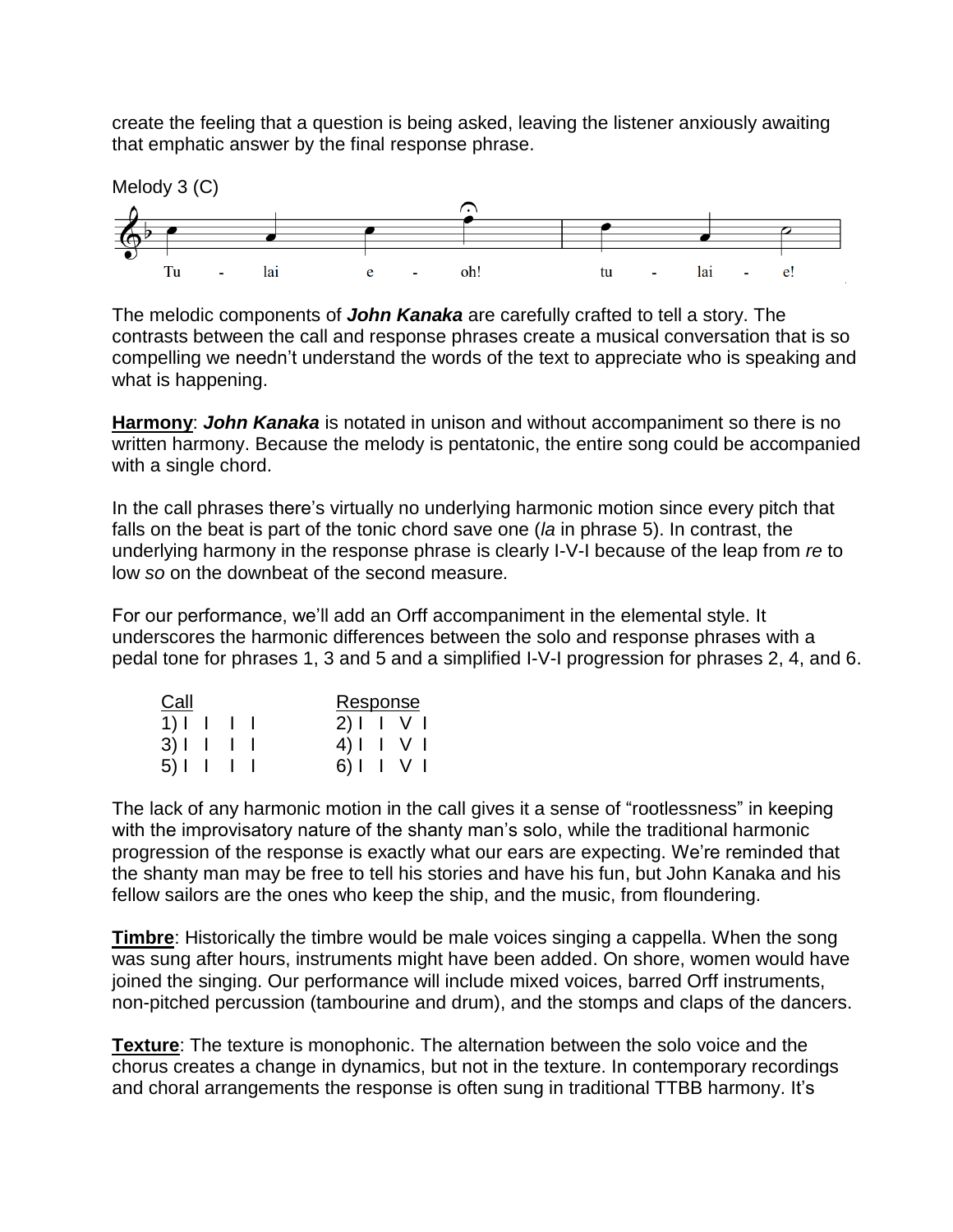certainly possible that the original sailors improvised harmony parts. At any rate the sailors were hardly trained singers and it's unlikely there was a perfect unison line when they sang together. For our performance the voices will be in unison with the accompaniment adding a bit of textural contrast.

## **Accompaniment:**

| <b>BB/BM/BX:</b> |  |  | D tremolo (cola voce) D D                                                                                                                                                                                                                                                        |  |  |  |  | A A D |  |
|------------------|--|--|----------------------------------------------------------------------------------------------------------------------------------------------------------------------------------------------------------------------------------------------------------------------------------|--|--|--|--|-------|--|
| Drum:            |  |  | JU JU JU JU JU JU JU JU JU JU JU                                                                                                                                                                                                                                                 |  |  |  |  |       |  |
| Triangle:        |  |  | $\  \cdot \ $ $\leq$ $\leq$ $\  \cdot \ $ $\leq$ $\  \cdot \ $ $\leq$ $\leq$ $\leq$ $\leq$ $\leq$ $\leq$ $\leq$ $\leq$ $\leq$ $\leq$ $\leq$ $\leq$ $\leq$ $\leq$ $\leq$ $\leq$ $\leq$ $\leq$ $\leq$ $\leq$ $\leq$ $\leq$ $\leq$ $\leq$ $\leq$ $\leq$ $\leq$ $\leq$ $\leq$ $\leq$ |  |  |  |  |       |  |

**Expression**: The only notated expression mark is a fermata, but it's a meaningful one. The fifth phrase is a wonderful musical surprise that changes what might have been a forgettable song into a classic. The fermata allows the soloist to command the moment like an opera star, and when he finishes the pitch with a comic yelp, it's impossible not to chuckle.

While there are no dynamic markings, the alternation between the single voice and the chorus creates an obvious contrast. All voices should sing forte. We know from history that the singing was pretty raucous since the British Navy at one point banned the singing of shanties because they drowned out the officers when they tried to give orders.

The beat should be steady with an energetic tempo until phrase five where the soloist has free rein to sing rubato. It will be a challenge for the dancers and instrumentalists to follow the soloist's lead.

The downbeat of phrases 2, 4 and 6 requires a strong accent and the chorus must carefully observe the rest. The repeated notes should be crisp and detached while the leap down from *re* to low *so* can be a slide.

## **Additional Considerations/Reasons to Perform This Composition:**

**John Kanaka** is included in elementary music curricula with good reason. It's rich in history and the text is filled with both humorous banter and dramatic storytelling. It can be taught in grades 3-8 and still be appropriately challenging. It's a marvelous hook for reluctant singers, especially boys, and a great vehicle for teaching full throated, wellsupported singing.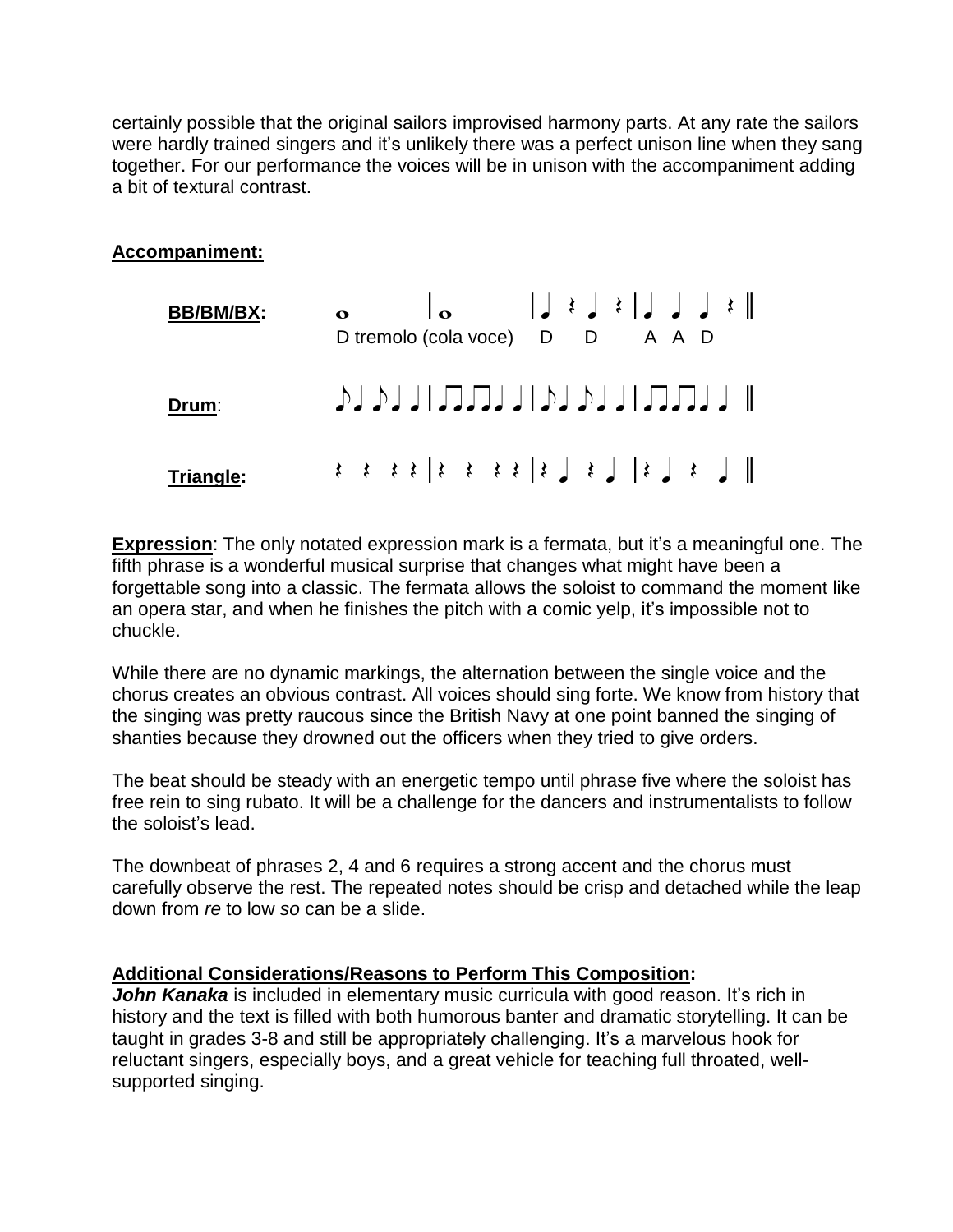**John Kanaka** inspires a lengthy list of teaching opportunities that can be explored throughout the elementary and middle school years:

- Reading and sight singing in pentatonic (including high *do* and low *so*)
- Reading, writing and performing rhythms with dotted quarter, eighth, eighth rest, anacrusis, and syncopation
- Comparing simple and compound meter
- Expressive elements and marking: fermata, vocal ornaments, accent, staccato, breath marks, dynamics, rubato
- Improvisation
- Solo singing
- Vocal style
- Call-response as a compositional technique
- Phrase structure
- Composing/improvising question-answer phrases
- Contrast/repetition
- Sea Shanties as a genre
- Historical/Sociological connections ethnic diversity, racial discrimination, exploitation of workers, colonialization, 19<sup>th</sup> century customs
- Writing connections creating new verses, story-telling through song, conversation and dialogue
- Science and environmental connections whaling, endangered species, oceanography
- Team-building, creating a sense of community and camaraderie
- Folk dancing (double circle mixers, do-si-do)

## **Dance Instructions**: *John Kanaka Mixer*

Formation: Double circle (Traditionally men: outer circle facing in; women: inside circle facing out.)

| <b>Phrase 1</b> |                                          | Do-si-do your partner.                                                       |                        |                              |                                  |  |  |  |  |  |
|-----------------|------------------------------------------|------------------------------------------------------------------------------|------------------------|------------------------------|----------------------------------|--|--|--|--|--|
| <b>Phrase 2</b> | John (rest)<br>Stomp                     | Ka-na-ka-na-ka<br>Pat rhythm on legs                                         | lia<br>tu<br>Clap Clap | e!<br>High five your partner |                                  |  |  |  |  |  |
| Phrase 3        | As in phrase 1                           |                                                                              |                        |                              |                                  |  |  |  |  |  |
| <b>Phrase 4</b> | As in phrase 2                           |                                                                              |                        |                              |                                  |  |  |  |  |  |
| Phrase 5        | Тu<br>lai<br>e<br>Clap Clap<br>High five | OН<br>Hands up while sliding to the R<br>until you are facing a new partner. |                        | lai<br>tu<br>Clap Clap       | e!<br>High five with new partner |  |  |  |  |  |
| Phrase 6        | As in phrase 2                           |                                                                              |                        |                              |                                  |  |  |  |  |  |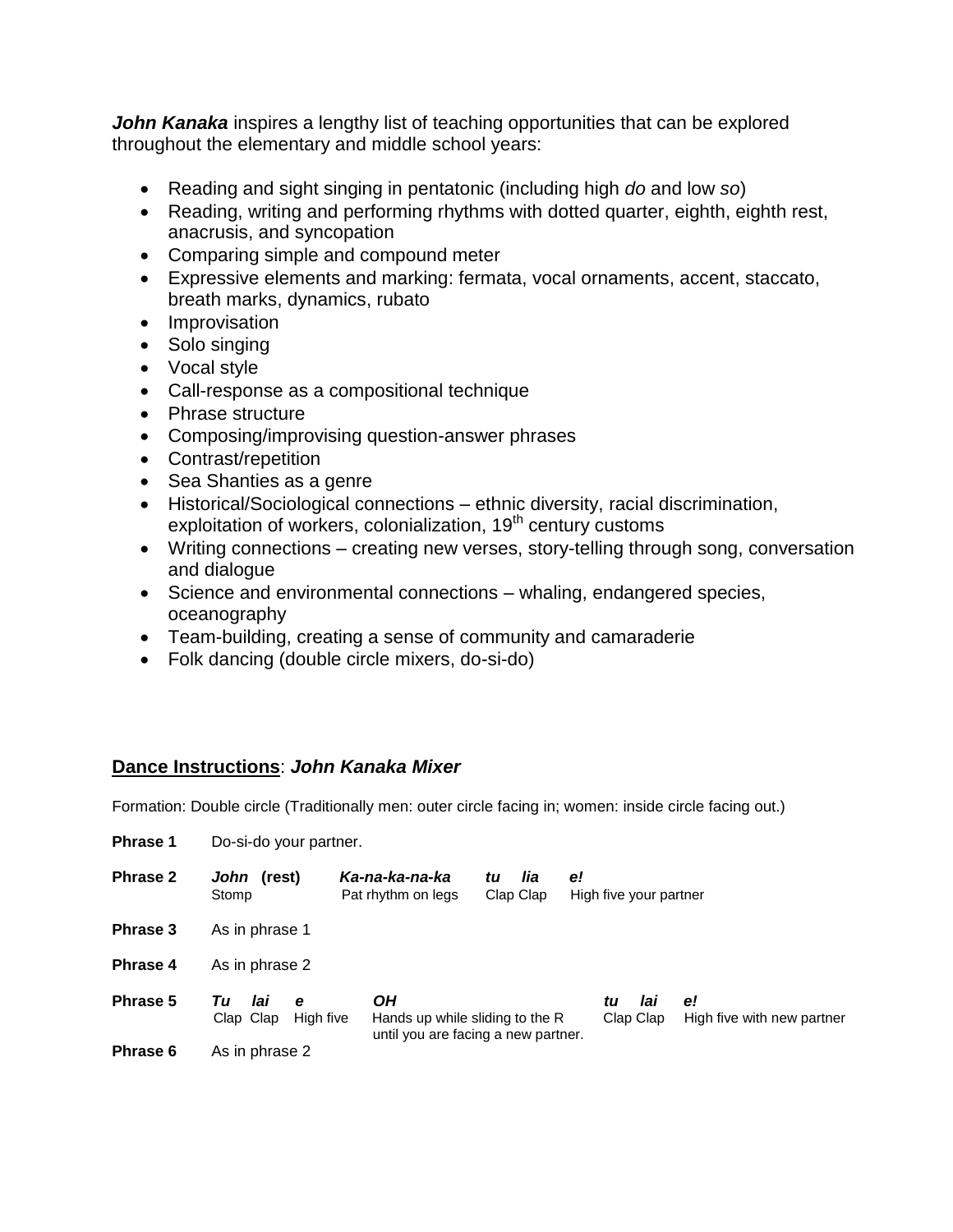#### **The Heart Statement**

**The heart of** *John Kanaka* **is in the carefully crafted phrases of the call-response form that draw us into conversation with each other and with musicians from another time.**

#### **Introducing the Piece**

Slideshow – whaling phots (*Come Sail Away*)

Students will perform a movement activity using the recording *Clog Branle*:

Directions: Form a single large circle. Walk CCW 8 beats. Pivot. Walk CW 8 beats. Face center. Walk In 4 beats. Listen as solo leader improvises a 4-beat rhythm (body percussion/free movement) Walk Out 4 beats Repeat the solo rhythm. Next person becomes the new leader.

Create a phrase chart: 4 8-beat phrases (a a b b') Post Vocabulary: form phrase call/response solo/chorus

## **Skill Outcome: Students will sing solo phrases with accurate pitch, rhythm and style.**

## **A. Strategies**

- 1. *Clog Branle -* circle game. Students improvise 4-beat solos using body percussion and class responds.
- 2. *Old Blue –* Call response song. Teacher leads with solo (call), class responds refrain. Use "microphone" to signal random small groups and random soloists on refrain. Ask for volunteers to sing the teacher's part.
- 3. *Yo Ho I Pull the Anchor –* passing game. Solo on *I am the Captain now!*
- 4. Work in small groups to sing *John Kanaka* solo verses (also trios, duets and solos).
- 5. Teacher sings the solo (call). Students sing the response. Random small groups, duets, individual singing (microphone), pair volunteers with reluctant singers.
- 6. Sing familiar call-response songs (*Old John the Rabbit, Jane Jane, Old House, Oh, Won't You Sit Down, Lord*). Use random soloists, duets, trios, small groups. Encourage volunteer soloists to sing the call.
- 7. Pass-the-Phrase game with variety of familiar songs. Allow reluctant singers to choose a partner.
- 8. Students will brainstorm qualities of a successful shanty man and help develop the success criteria for this outcome.
- 9. Use student models to evaluate success criteria as a large group. Repeat with partners and individually.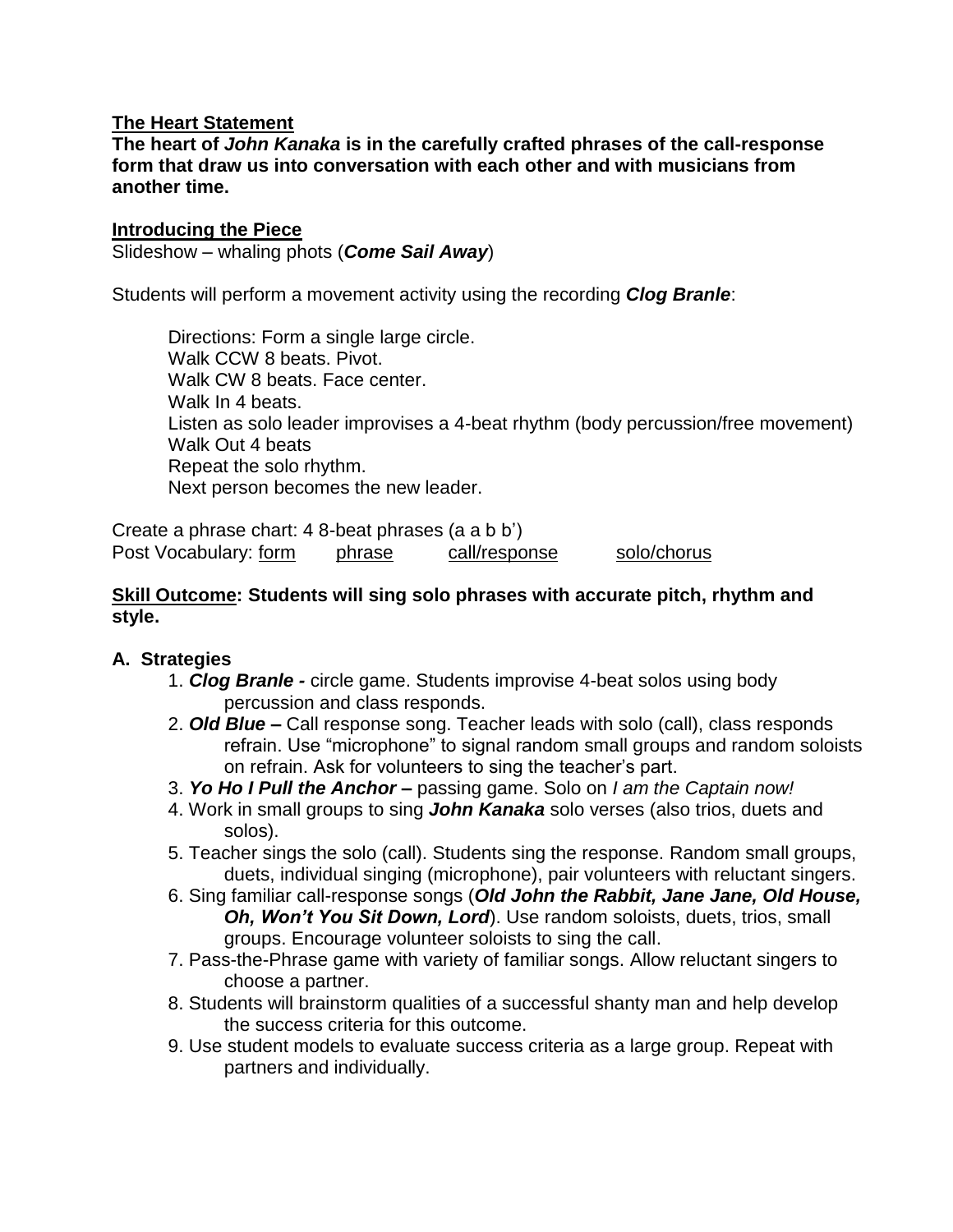## **B. Assessment**

- 1. Teacher observation using 4-point rubric/success criteria
	- 4 Student sings entire phrase with correct pitch, rhythm and style
	- 3 Student sings the entire phrase; pitch, rhythm, style are mostly correct
	- 2 Student sings the entire phrase; pitch, rhythm, style are mostly incorrect
	- 1 Student attempts to sing but doesn't complete the phrase
	- 0 No evidence
- 2. Student self-evaluation/small group feedback using similar rubric

## **Knowledge Outcome: Students will analyze the phrase structure in a variety of songs.**

## **A. Strategies**

- 1. Create phrase maps for songs and dances performed in class (teacher directed, large group, small group, and individual). Help students to focus on phrase length, melody, and rhythm by performing phrases on neutral syllables.
- 2. Listen to a variety of songs. Identify the number of phrases. Identify whether the phrases are the same, different or similar. Utilize non-verb signals (i.e. thumb up, down or sideways), verbal responses and written responses.
- 3. Perform movement activities and simple folk dances (*Clog Branle, John Kanaka,* etc.) that reflect the phrase structure of the music.
- 4. Improvise question and answer phrases on drums, body percussion, or Orff instruments. Discuss phrase structure and provide feedback to partner.
- 5. Ask students to choreograph a movement to a folk tune that they've learned entirely on neutral syllables. (Use the *Music for Children* volumes by Carl Orff and Gunild Keetman). Their choreography should demonstrate the changing phrases and whether or not they are the same, different or similar. Work in groups of 2 or 3. Perform for each other, and then reveal the text.

## **B. Assessment**

- 1. Teacher observation of large group and small group work (singing, movement, written maps)
- 2. Students will independently draw a phrase map/chart for an unknown piece that shows the number of phrases, their relative length and whether they are the same, similar or different.

## **Affective Outcome: Students will consider the way music allows us to converse with other musicians, even those in different times and places.**

## **A. Strategies**

- 1. Pair and share (*Old Blue* conversations)
- 2. Photos, maps
- 3. Book: *You Wouldn't Want to Sail on a 19th Century Whaling Ship: Grisly Tasks You'd Rather Not Do* by Peter Cook
- 4. Background information on whaling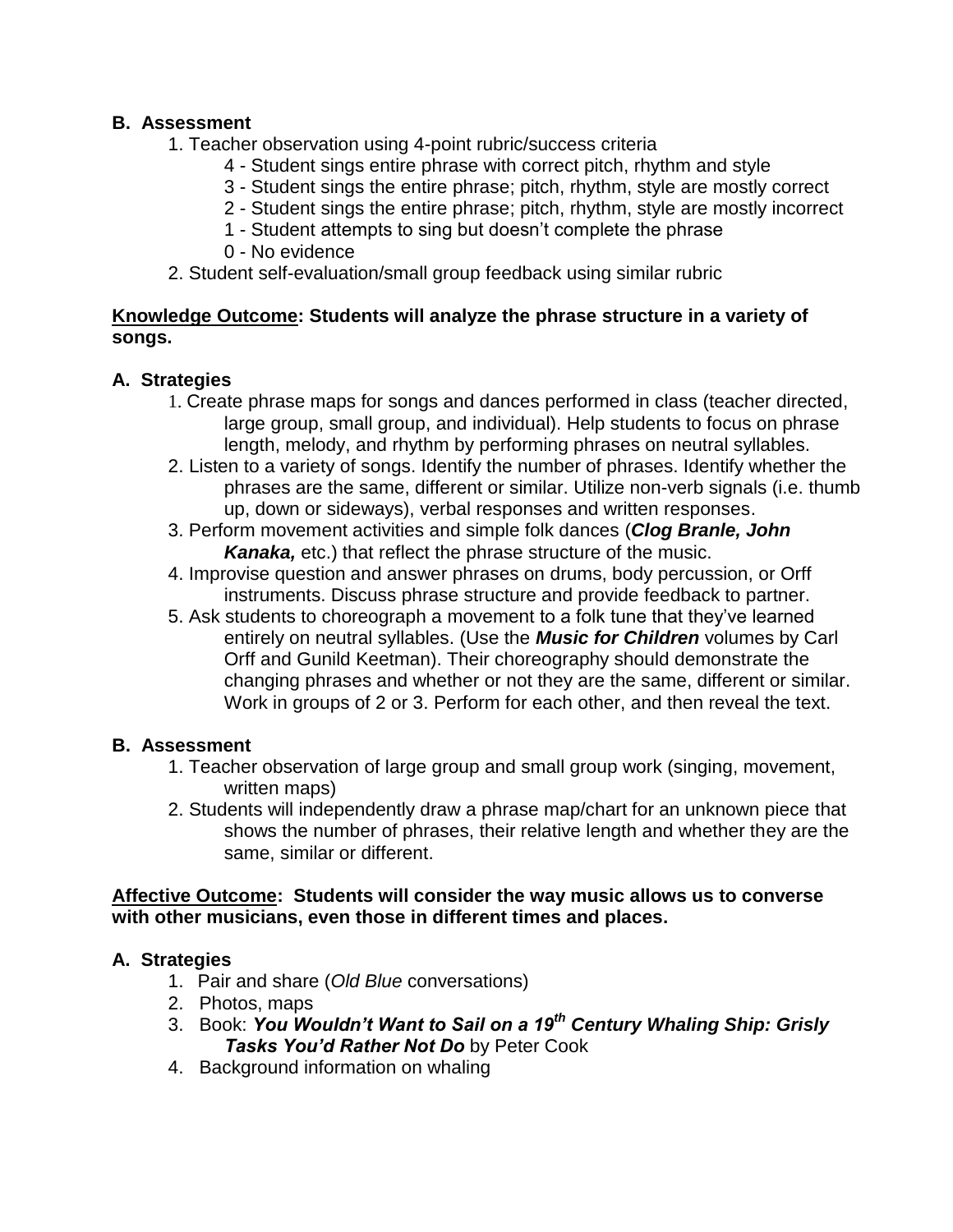- 5. Discussion of life at sea in the 1800's particularly the role of the Shanty Man and the crew.
- 6. Listen to recorded examples of musical conversation: military cadence, work songs, spirituals, Monteverdi, Bach, Handel, and Beethoven.
- 7. Ask students to find similar examples.
- 8. Performing a variety of call-response songs:

#### *Old Blue Oh, Won't You Sit Down, Lord? Yo Ho, I Pull the Anchor Jane, Jane Grey Goose*

- 9. Performing call response style with body percussion (*Clog Branle*)
- 10. Drumming, Orff instruments Question-Answer improvisations
- 11. Discussion of what makes a good conversation listening, responding not just echoing, responses that vary as opposed to remaining the same.
- 12. Students will share examples they find of call-response songs.
- 13. Show brief video: The Lost Quays

<https://www.youtube.com/watch?v=sVjfnQywy7M> <https://www.youtube.com/watch?v=CQa9bcCdGXs> Students do round robin: "I noticed in the video that The Share out. Written response: Who did you see communicating/conversing?

14. Fantasy dinner party activity.

#### **B. Assessment**

- 1. Observation of student participation in large and small group discussions and performances.
- 2. Written and oral evidence students can correctly identify the use of "conversations" by composers across a variety of genres (i.e. short answers quiz, T/F listening quiz, raising your hand when you hear the conversation, identifying the specific instruments or voices involved)
- 3. Review students' written and oral reflections on the connections they share with their classmates and with the original performers of *John Kanaka* and other folk songs.
- 4. Fantasy dinner party activity sharing with partner, turn in written responses

## **Music Selection**

American folk songs are sung in elementary music classrooms every day. Most teachers agree they are the foundation of our repertoire, but there are a million American folk tunes to choose from. Of the thousands of work songs and hundreds of sea shanties, why choose *John Kanaka*?

As a starting point, folk tunes earn their place in the repertoire because they have survived. The winnowing of this enormous library of songs that has taken place over hundreds of years usually separates a lot of the wheat from the chaff. We rely on the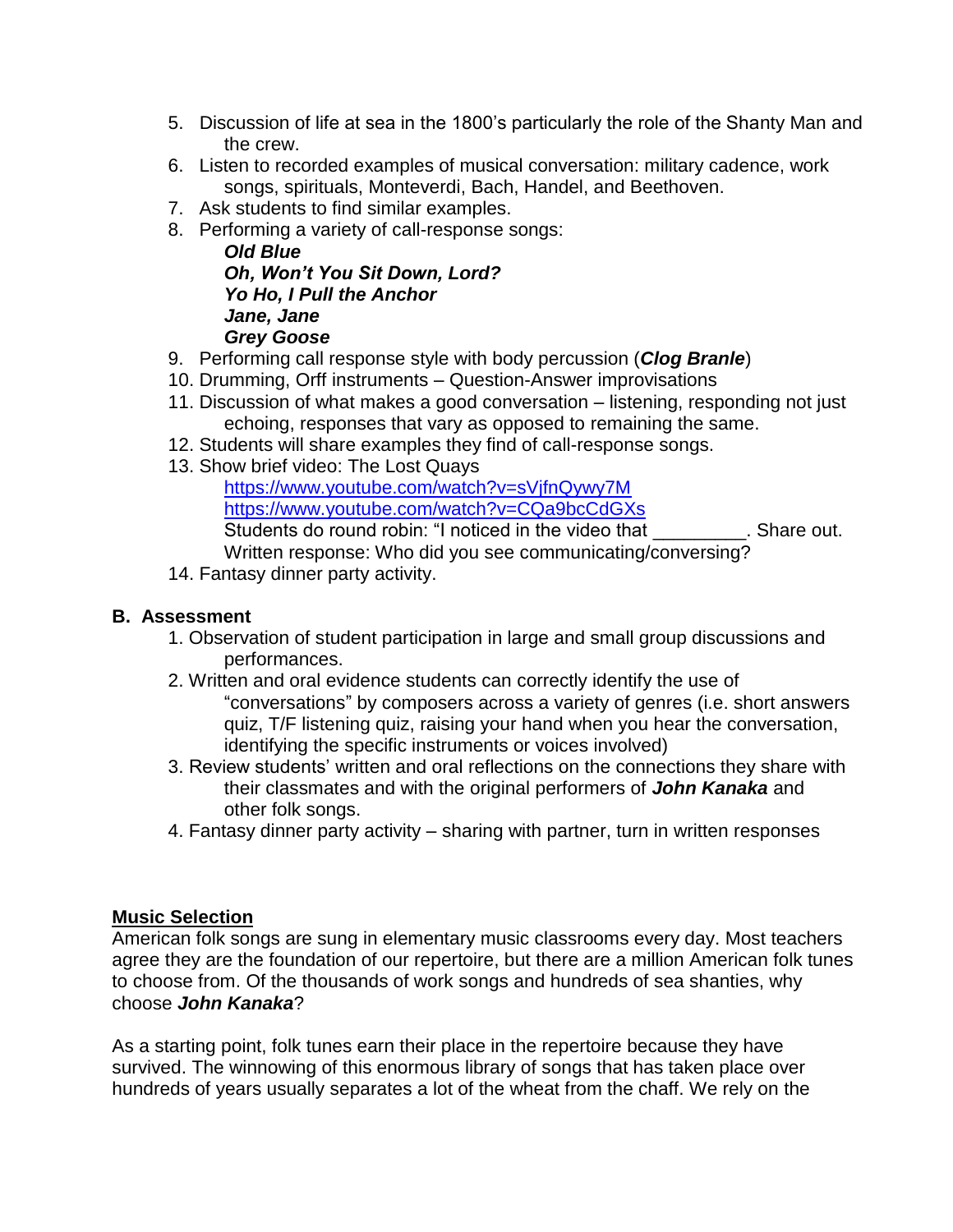judgement of long dead singers who chose which songs to share with the next generation, as well as the wisdom of historians and publishers who collected the songs and recorded or notated them.

Still, in the end it remains the teacher's duty to examine each song to determine if it's worthy of our limited instructional time. It's easy to get distracted by a compelling story or a connection to history, but the song must have enough innate musical value to stand on its own. *John Kanaka* has earned its place in our classrooms because it is musically sound. The form, melody, and rhythm are carefully crafted, and it contains enough surprises to make it unique. The fact that it also ticks the boxes for good pedagogy and strong historical connections is the frosting on the cake.

## **Sources**

## **Books**

## *Sailors, Whalers, Fantastic Sea Voyages* Valerie Petrillo

Chicago Review Press, 2003

## *Shanties from the Seven Seas (Maritime)*

Stan Hugill Mystic Seaport Museum, 1994

*You Wouldn't Want to Sail on a 19th Century Whaling Ship* Peter Cook Book House, 2019

# *What Do You Do With a Drunken Sailor? Unexpurgated Sea Chanties*

Douglas Morgan Swordsmith Pub; First American Edition edition (May 1, 2002)

## **Recordings**

*Beatus Vir* Claudio Monteverdi <https://www.youtube.com/watch?v=XaTbzwerpnM>

## *Brandenburg Concerto #2 in F, Movement 1: Allegro*

JS Bach Academy of St. Martin in the Fields Sir Neville Mariner, conductor Album: *The Brandenburg Concertos - The Orchestra Suites* Phillips, 2002

*Clog Branle* 16<sup>th</sup> century French circle dance/Arranged by Shenanigans Album: *Phoenix Special* Shenanigans Music, 1999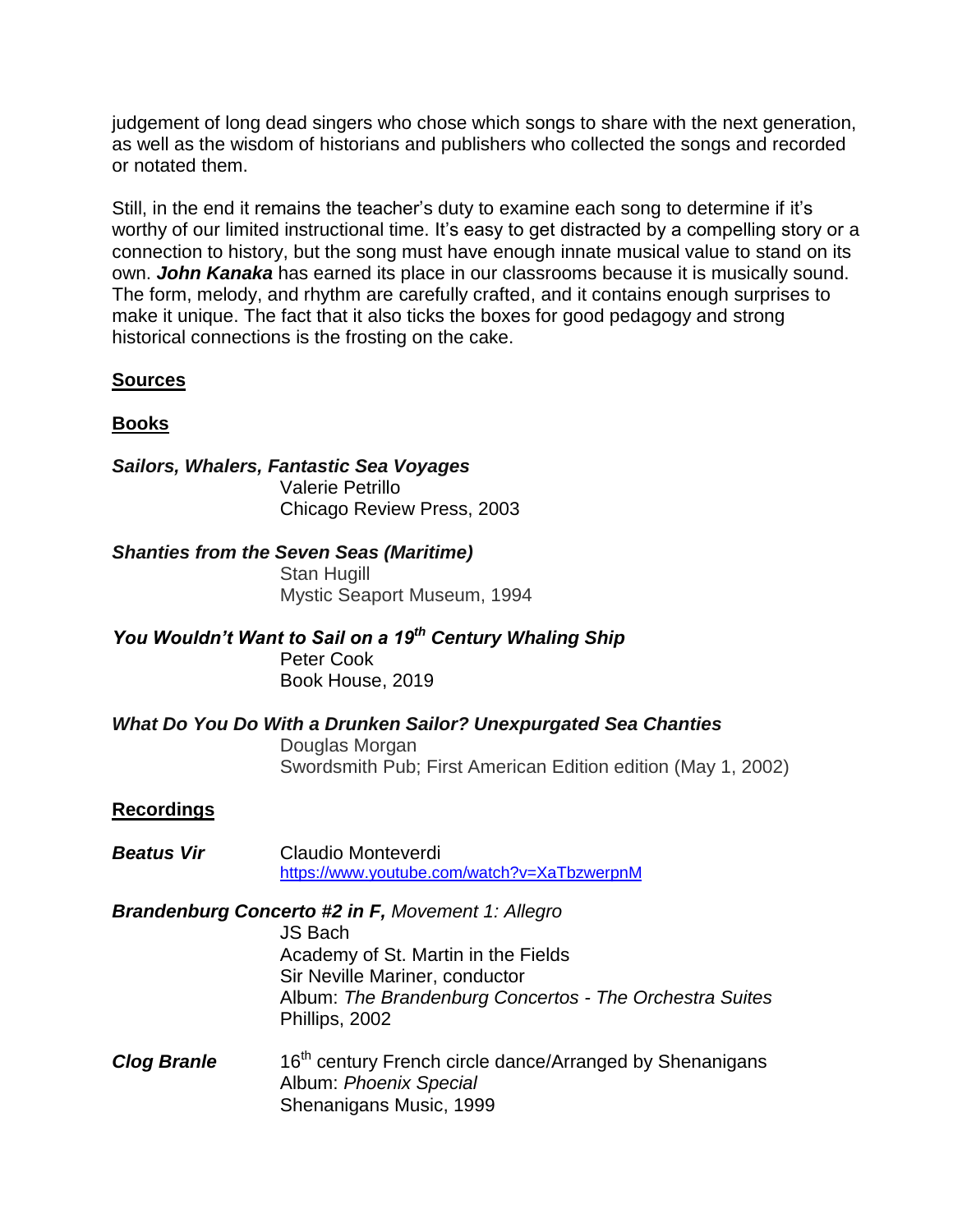| <b>Come Sail Away</b> Dennis DeYoung |                          |
|--------------------------------------|--------------------------|
|                                      | Styx: The Great Illusion |
|                                      | A & M, 1977              |

#### *I'll Take You There*

Al Bell The Staple Singers: *Respect Yourself* Stax Records, 1972 https://www.youtube.com/watch?v=Qsl4A9hZEto

#### *Oh Lord I Want to Go Home*

US Army Special Forces Album: *Work Hard/Stay Hard: Exercise to the Marching Cadences* <https://www.youtube.com/watch?v=dg7a51u7kvc>

#### *Symphony #5,* Movement 1: *Allegro con brio*

Ludwig van Beethoven 2012 Promenade Concert – Royal Albert Hall Daniel Barenboim conducting the West-Eastern Divan Orchestra <https://www.youtube.com/watch?v=jv2WJMVPQi8&t=25s>

#### *Hallelujah Chorus* from Messiah

George Frideric Handel Royal Choral Society and Royal Symphony Orchestra Live at Royal Albert Hall, Good Friday, 2012 <https://www.youtube.com/watch?v=IUZEtVbJT5c>

## *John Kanaka Cup Passing Game – The Lost Quays*

Filmed live at the Accoustic Pub Crawl Tour 2017, Bremen, Germany <https://www.youtube.com/watch?v=CQa9bcCdGXs>

#### **Music**

| <b>Ah Poor Bird</b> | <b>English Round</b><br>www.music-for-music-teachers.com                                                                                                        |
|---------------------|-----------------------------------------------------------------------------------------------------------------------------------------------------------------|
| <b>Grey Goose</b>   | <b>Traditional American Folk Song</b><br>From The American Folk Song Collection at Holy Names University                                                        |
| Jane, Jane          | The Book of Call and Response<br>John Feierabend<br>GIA Publications, 2003                                                                                      |
| John Kanaka         | <b>Shanties and Sailors' Songs by Stan Hugel</b><br>London: Frederick A. Praeger, Inc., 1969<br>From The American Folk Song Collection at Holy Names University |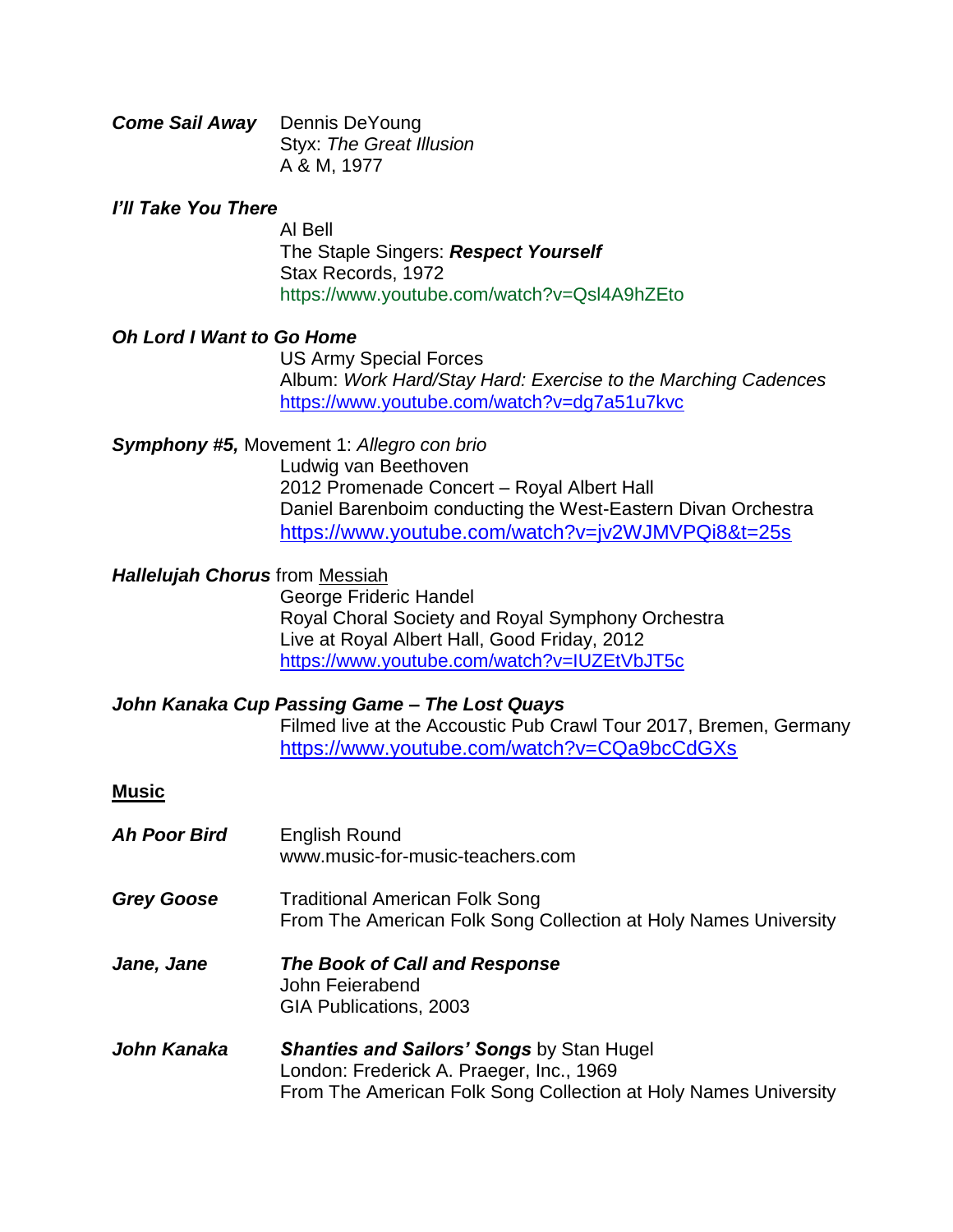## *Oh, Won't You Sit Down*

African American Spiritual *Spotlight on Music Grade 4* Macmillan-McGraw Hill

**Old Blue** Traditional Ballad (Melody from Tom Sletto)

#### *Old John the Rabbit*

*The Book of Call and Response* John Feierabend GIA Publications, 2003

## *Yo Ho, I Pull the Anchor*

**One, Two, Three, Echo Me!: Ready to Use Songs, Games, and Activities to Help Children Sing in Tune** Loretta Mitchell Prentice Hall Direct 1990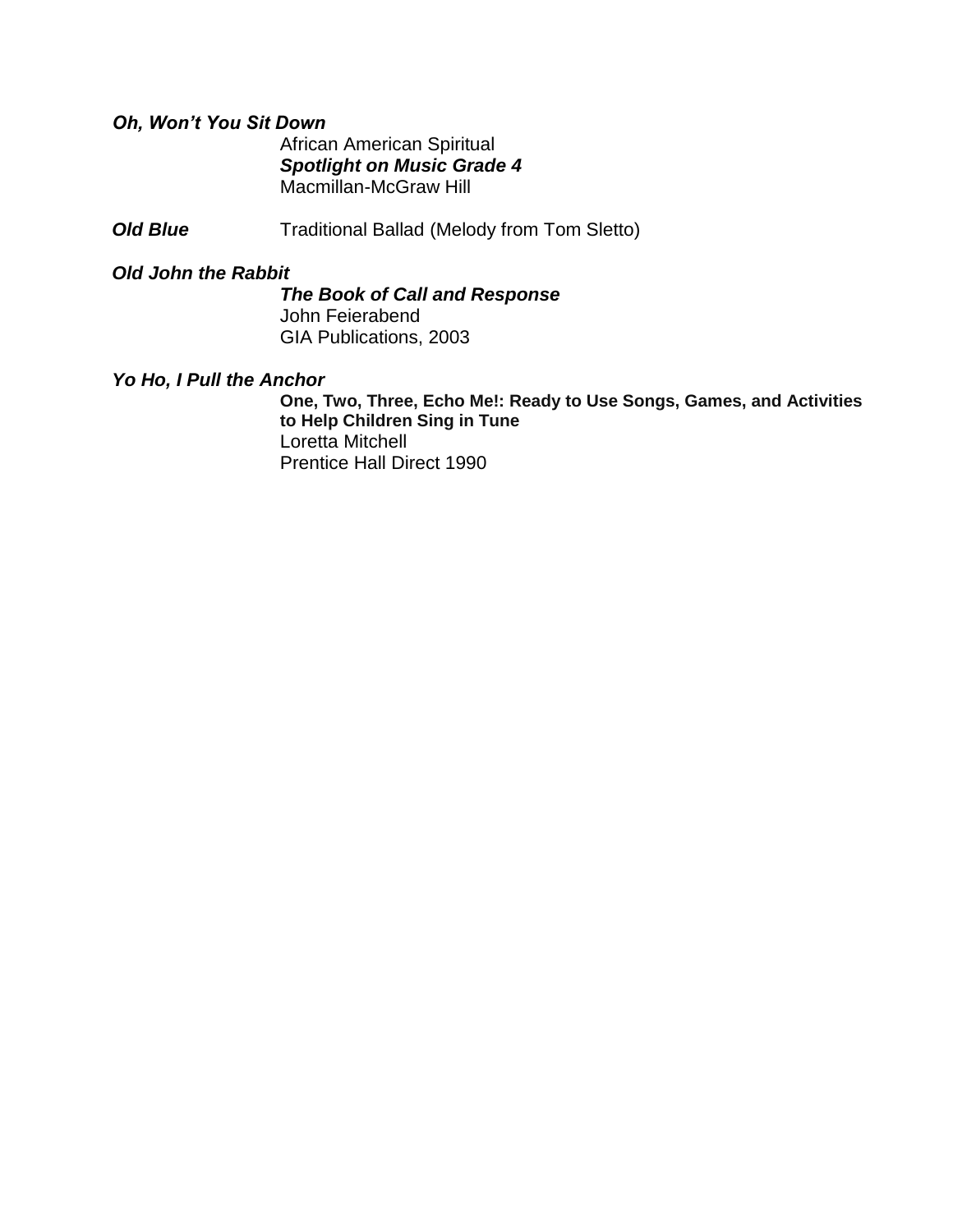

# John Kanaka

This halyard song is the only known representative of a sizeable group of Anglicized Polynesian work-songs popular at one time among seamen in the various Pacific Islands trades. Dana, in his Two Years Before the Mast, refers to such songs and the singing of them by Mahana, an Hawaiian shantyman in the hide carriers of the Pacific Slope of America in the 1830s.

The one given here appears to have Samoan connections. However, it was not limited to ships in the Pacific Island trades, this one being very popular in most American sailing ships of the mid-nineteenth century. John Kanaka is one of the few representatives of the three-line solo and three-line refrain shanties. The "oh" in the third solo, when sung by a good shantyman, was always rendered with a hitch (a sort of wild yelp).

http://kodaly.hnu.edu

**Background Information**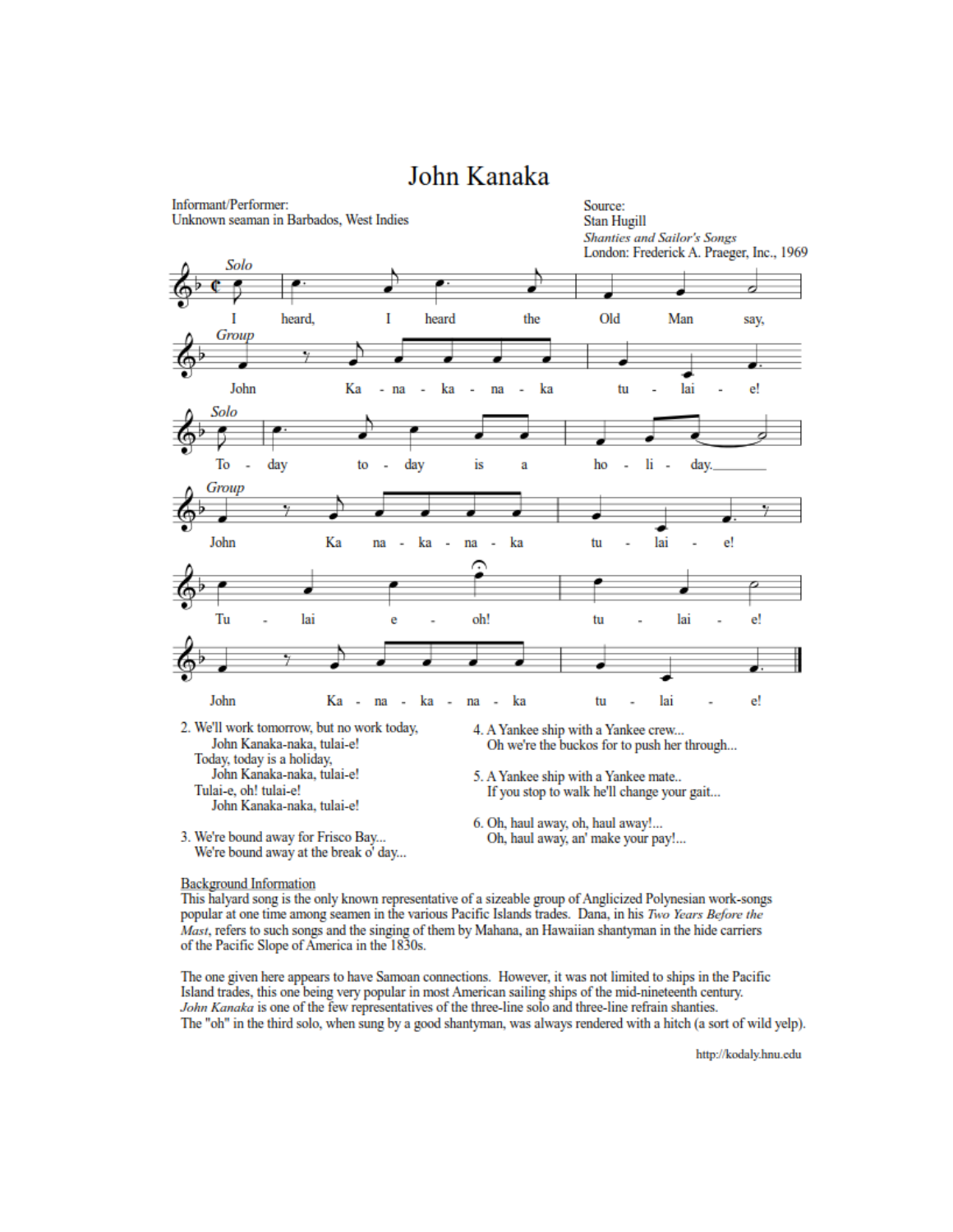## **CMP Demo Lesson Background Information Sheet**

This sheet offers participants a "peek behind the curtain" to the things that were considered in the creation of this CMP plan. Remember that the beauty of the model is that it can be adapted by *all* teachers to meet our own unique circumstances! NO EXCUSES...ROCK THE STAR!

| <b>ABOUT THE STUDENTS</b>                                                                                                                                                                                                                                        |                                                                                                                                                                                                                                                                                                                                                                                                                  |
|------------------------------------------------------------------------------------------------------------------------------------------------------------------------------------------------------------------------------------------------------------------|------------------------------------------------------------------------------------------------------------------------------------------------------------------------------------------------------------------------------------------------------------------------------------------------------------------------------------------------------------------------------------------------------------------|
| Age(s)/grade(s) of the students the plan is<br>intended for?                                                                                                                                                                                                     | Grade 5<br>(Appropriate grades 3-6)                                                                                                                                                                                                                                                                                                                                                                              |
| Describe the student population of the<br>group (how long have you known them,<br>are they mature/immature, how well do<br>they know how to rehearse, do you have<br>special needs/students with aides in the<br>group, are they motivated/unmotivated,<br>etc.) | Monroe Elementary has 565 students in<br>grades K-5. The mobility rate is high. In a<br>typical $5th$ grade class I might have 5 or 6<br>kids who have been enrolled since<br>kindergarten. Our families are mostly<br>working poor and 100% of them qualify<br>for free lunches. Many of my students are<br>immigrants or refugees. They speak 33<br>different languages. There is no majority<br>racial group. |
|                                                                                                                                                                                                                                                                  | We serve special needs students in all<br>categories and with the exception of a<br>small class of students with severe and<br>profound disabilities, all SPED students<br>are integrated into regular classes. Class<br>sizes are moderate: 20-28 per class. Our<br>test scores are near the bottom both<br>district-wide and state-wide.                                                                       |
|                                                                                                                                                                                                                                                                  | Motivation is a moving target. Some days<br>are better than others. Some students are<br>more motivated than others. Some of our<br>students are traumatized and suffer from<br>anxiety and depression. Some are happy,<br>healthy and love to learn.                                                                                                                                                            |
|                                                                                                                                                                                                                                                                  | Most parents want the best for their<br>children but they have extremely full<br>plates. Some of my students live in<br>happy, loving homes, some live in chaos.<br>Some are struggling to make the<br>transition from the 3 <sup>rd</sup> world to American<br>culture; others are savvier about the ways                                                                                                       |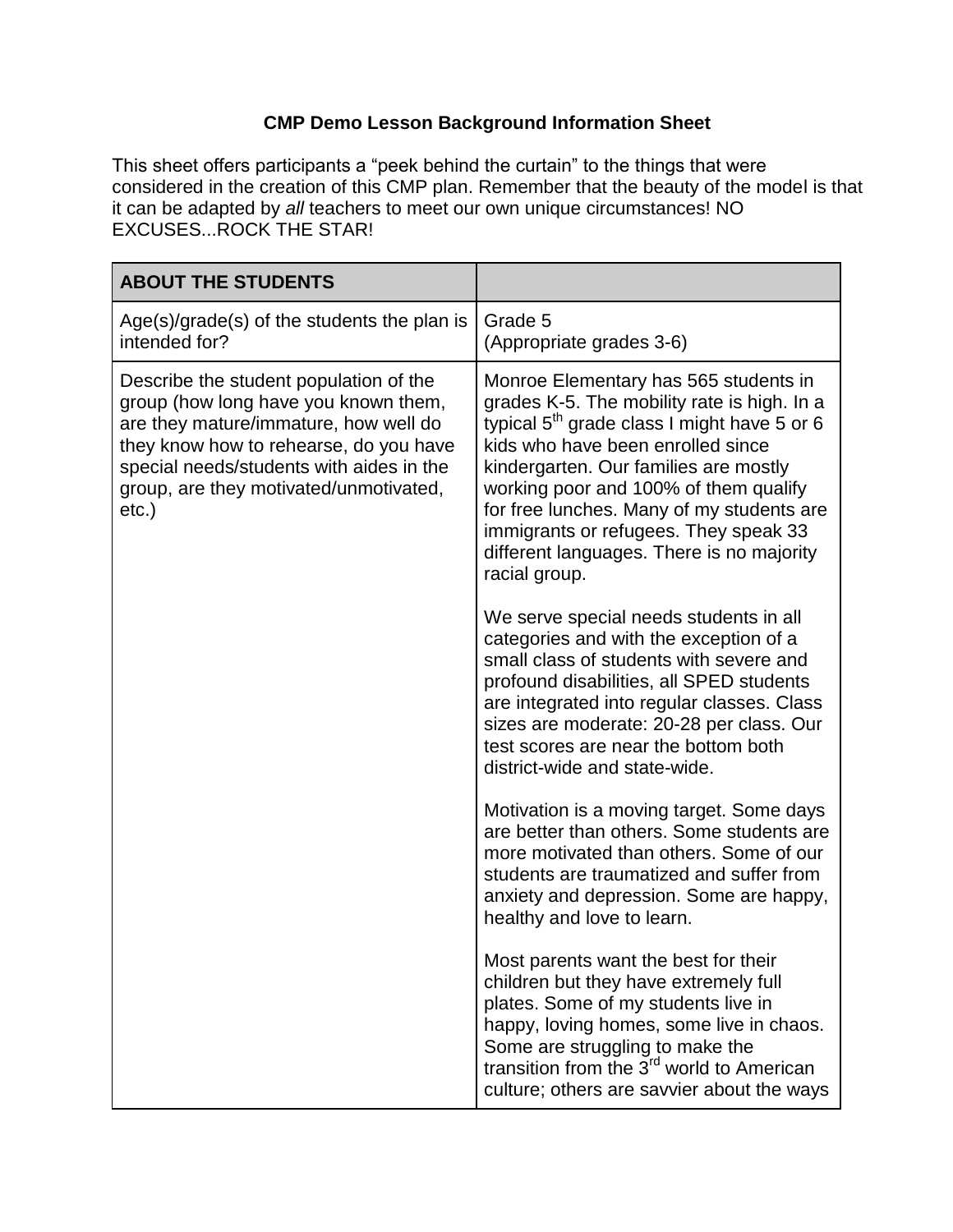|                                                                                                                                                 | of the world than I was at 30. They are<br>also beautiful and clever and sometimes<br>amazing.<br>I spent most of my 43 year teaching<br>career at Monroe. I watched it change<br>from a school with a broad socio-<br>economic range to a school where the<br>middle class has disappeared and the<br>deck is stacked against those who<br>remain.                                                                                                                                                                                                                                     |
|-------------------------------------------------------------------------------------------------------------------------------------------------|-----------------------------------------------------------------------------------------------------------------------------------------------------------------------------------------------------------------------------------------------------------------------------------------------------------------------------------------------------------------------------------------------------------------------------------------------------------------------------------------------------------------------------------------------------------------------------------------|
| How frequently do you see this group<br>each week?                                                                                              | I see my students once every 4 days for<br>45 minutes. There are 4 sections of 5 <sup>th</sup><br>grade that will combine for the<br>performance. There is no rehearsal time.<br>We put it together the night of the concert.<br>I figure parents and administrators might<br>as well see how the sausage is made. $\odot$                                                                                                                                                                                                                                                              |
| Readiness of the students for this piece<br>(will it be a challenge for them, is it on<br>their current level, or is it on the easier<br>side)? | This will be a challenge. My students will<br>need lots of support and encouragement.<br>I'll need to break the process down into<br>"digestible bites" so they don't get<br>discouraged. (Because so many of my<br>students have to deal with constant<br>academic failure, they often don't express<br>discouragement in very healthy ways.) On<br>the upside, music offers a chance to excel<br>in ways that are different from the regular<br>classroom. Sometimes students with little<br>or no ability to read and write have<br>beautiful singing voices or a gift for<br>dance. |
| What percentage of students in this group<br>study privately?                                                                                   | None. About 25% participate in band or<br>orchestra and receive a group lesson<br>once a week.                                                                                                                                                                                                                                                                                                                                                                                                                                                                                          |
| <b>PERFORMANCE CONSIDERATIONS</b>                                                                                                               |                                                                                                                                                                                                                                                                                                                                                                                                                                                                                                                                                                                         |
| Time of year/concert cycle intended for?                                                                                                        | Our concert is in April, though I often<br>teach this piece even if it is not intended<br>for performance.                                                                                                                                                                                                                                                                                                                                                                                                                                                                              |
| How many other pieces/how many more<br>minutes of music will this group be                                                                      | They will perform a total of 5 songs (about<br>15-20 minutes). Our after-school, non-                                                                                                                                                                                                                                                                                                                                                                                                                                                                                                   |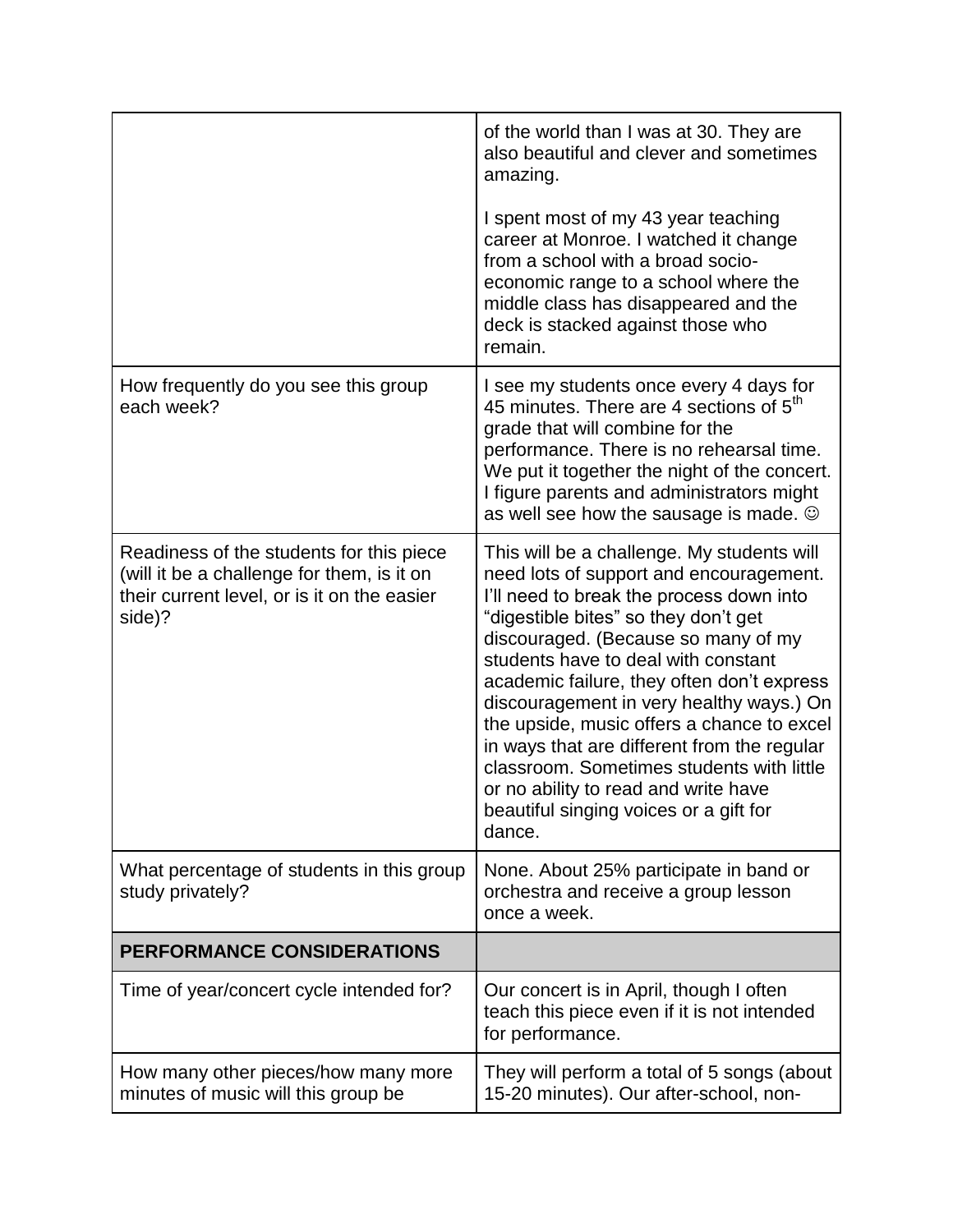| performing on the concert with this piece?                                                           | select chorus will also perform so the<br>entire concert is maybe 40 minutes.                                                                                                                                                                                                                                                                                                            |
|------------------------------------------------------------------------------------------------------|------------------------------------------------------------------------------------------------------------------------------------------------------------------------------------------------------------------------------------------------------------------------------------------------------------------------------------------------------------------------------------------|
| Are there any unique time constraints for<br>this concert cycle (testing, holidays,<br>breaks, etc)? | State testing is always in April. Generally<br>my teaching schedule is altered but not<br>cancelled for testing. There are often<br>students missing because they are being<br>given additional time to complete their<br>testing. I integrate the "program songs"<br>into my regular curriculum so we<br>shouldn't be scrambling to learn stuff for<br>the concertbut sometimes we are. |
| Describe your physical space and any<br>constraints you might have.                                  | My classroom is approximately 1000 sq ft.<br>It has hardwood floors. There are chairs,<br>a piano, and lots of Orff instruments so<br>it's tight. Movement is a challenge but we<br>are getting faster at stacking chairs and/or<br>adapting to limited space. Our stage area<br>for performances is only about 300 sq ft<br>so we're used to "making it work."                          |
| <b>TEACHER THOUGHTS</b>                                                                              |                                                                                                                                                                                                                                                                                                                                                                                          |
|                                                                                                      |                                                                                                                                                                                                                                                                                                                                                                                          |
| Have you done this piece before? Why<br>did you choose to do it again/do it for the<br>first time?   | I've taught this piece many times. It's a<br>classic of the repertoire and a student<br>favorite.                                                                                                                                                                                                                                                                                        |
| How did you hear about this piece?<br>Where did you first find about about it?                       | I first learned this song at an Orff<br>workshop, and it appears in most<br>textbook series and elementary curricula.<br>I used a different version for many years<br>but found this one during my Kodaly<br>studies and like it better.                                                                                                                                                 |